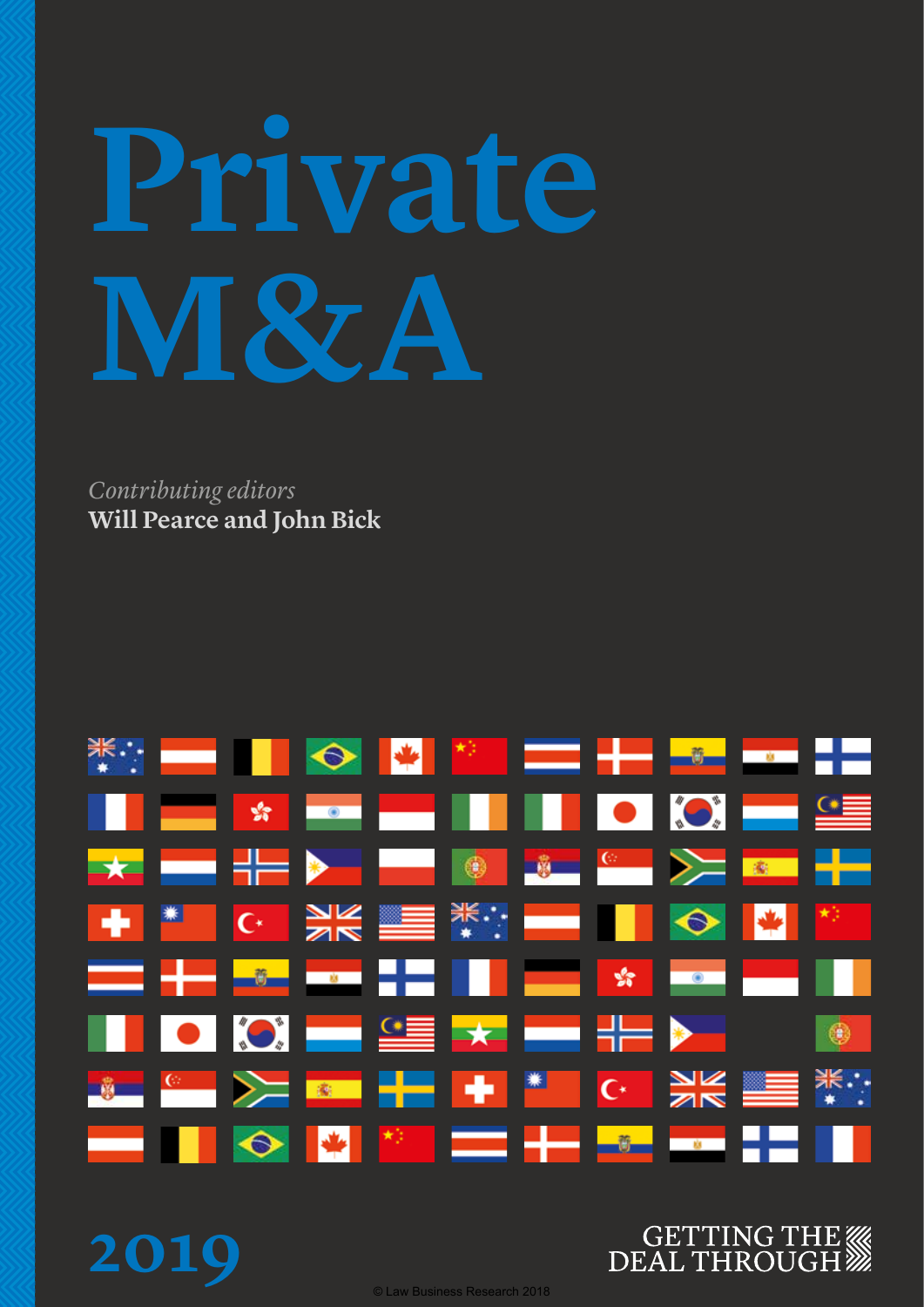## GETTING THE WE DEAL THROUGH

### **Private M&A 2019**

### *Contributing editors* **Will Pearce and John Bick Davis Polk & Wardwell LLP**

Publisher Tom Barnes tom.barnes@lbresearch.com

Subscriptions James Spearing subscriptions@gettingthedealthrough.com

Senior business development managers Adam Sargent adam.sargent@gettingthedealthrough.com

Dan White dan.white@gettingthedealthrough.com



Published by Law Business Research Ltd 87 Lancaster Road London, W11 1QQ, UK Tel: +44 20 3780 4147 Fax: +44 20 7229 6910

© Law Business Research Ltd 2018 No photocopying without a CLA licence. First published 2017 Second edition ISBN 978-1-78915-055-1

The information provided in this publication is general and may not apply in a specific situation. Legal advice should always be sought before taking any legal action based on the information provided. This information is not intended to create, nor does receipt of it constitute, a lawyer–client relationship. The publishers and authors accept no responsibility for any acts or omissions contained herein. The information provided was verified between July and September 2018. Be advised that this is a developing area.

Reproduced with permission from Law Business Research Ltd

For further information please contact editorial@gettingthedealthrough.com

This article was first published in October 2018

Printed and distributed by Encompass Print Solutions Tel: 0844 2480 112



© Law Business Research 2018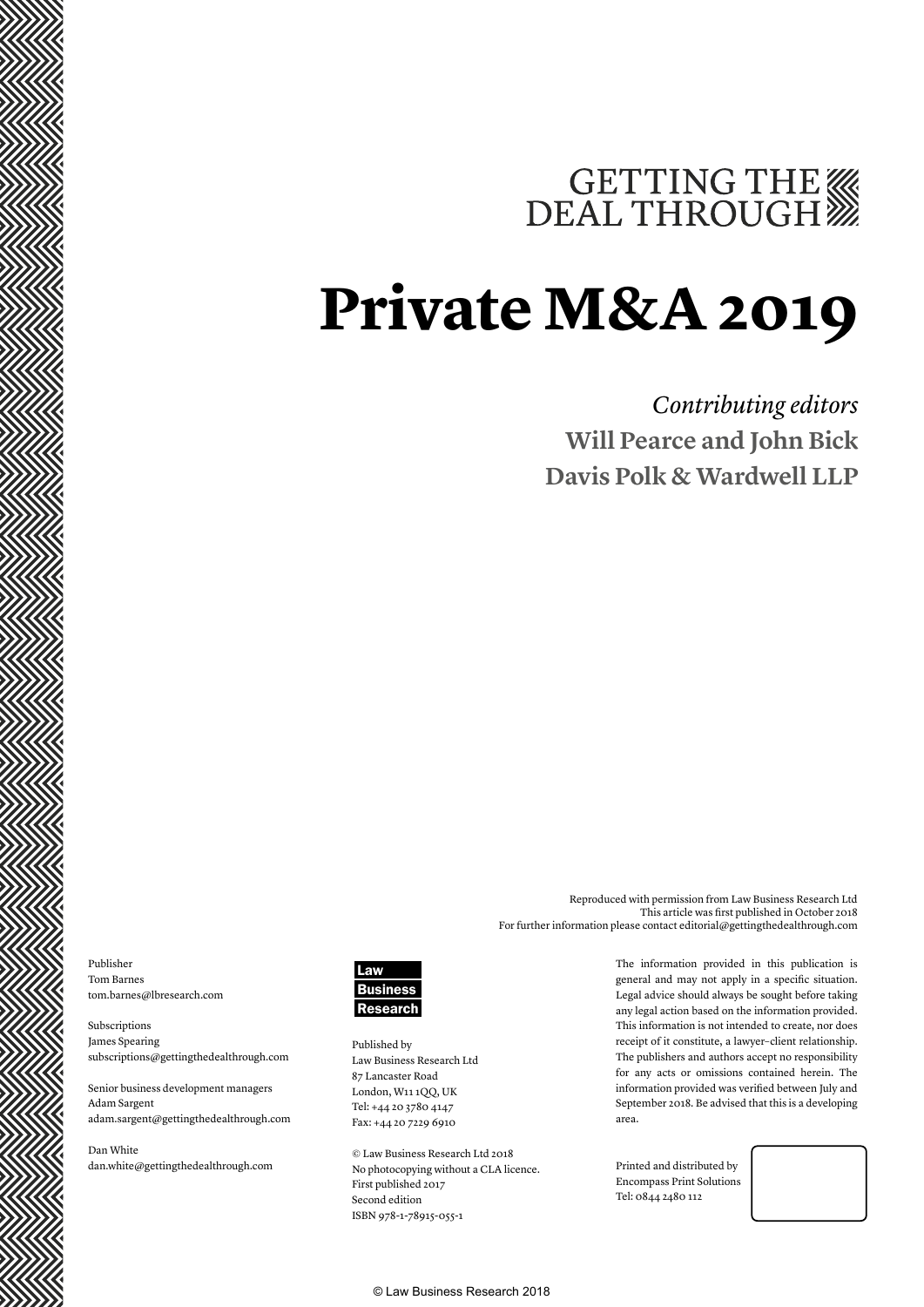#### **CONTENTS**

| Comparing UK and US acquisition agreements                                                                                  | 7  | <b>France</b>                                                                               | 86  |
|-----------------------------------------------------------------------------------------------------------------------------|----|---------------------------------------------------------------------------------------------|-----|
| Will Pearce and William Tong<br>Davis Polk & Wardwell London LLP                                                            |    | Christophe Perchet, Juliette Loget and Jean-Christophe Devouge<br>Davis Polk & Wardwell LLP |     |
| Price mechanisms: seller versus buyer considerations                                                                        | 11 | Germany                                                                                     | 92  |
| Amit Abhyankar and Hinesh Desai<br>PricewaterhouseCoopers LLP                                                               |    | Alexander Schwarz and Ralf Morshäuser<br>Gleiss Lutz                                        |     |
| Creative dealmaking: the rise and continued relevance of                                                                    |    | <b>Hong Kong</b>                                                                            | 98  |
| <b>M&amp;A</b> insurance                                                                                                    | 14 | Paul Chow and Yang Chu<br>Davis Polk & Wardwell                                             |     |
| Piers Johansen<br>Aon M&A and Transaction Solutions                                                                         |    |                                                                                             |     |
|                                                                                                                             |    | India                                                                                       | 106 |
| Data privacy and cybersecurity in global dealmaking<br><b>Pritesh Shah and Daniel Forester</b><br>Davis Polk & Wardwell LLP | 19 | Iqbal Khan and Faraz Khan<br>Shardul Amarchand Mangaldas & Co                               |     |
|                                                                                                                             |    |                                                                                             |     |
| Australia                                                                                                                   | 23 | Indonesia                                                                                   | 117 |
| Michael Wallin, Jessica Perry and Andrew Jiang                                                                              |    | <b>Yozua Makes</b><br>Makes & Partners Law Firm                                             |     |
| MinterEllison                                                                                                               |    |                                                                                             |     |
|                                                                                                                             |    | Ireland                                                                                     | 122 |
| Austria                                                                                                                     | 29 | Paul Robinson and Conor McCarthy                                                            |     |
| <b>Florian Kusznier</b><br>Schoenherr Rechtsanwaelte GmbH                                                                   |    | Arthur Cox                                                                                  |     |
|                                                                                                                             |    | Italy                                                                                       | 129 |
| <b>Belgium</b>                                                                                                              | 35 | Filippo Troisi and Francesco Florio                                                         |     |
| Dries Hommez and Laurens D'Hoore<br>Stibbe                                                                                  |    | Legance - Avvocati Associati                                                                |     |
|                                                                                                                             |    | Japan                                                                                       | 135 |
| Brazil                                                                                                                      | 42 | Kayo Takigawa and Yushi Hegawa                                                              |     |
| Marcelo Viveiros de Moura, Marcos Saldanha Proença and<br>André Santa Ritta<br>Pinheiro Neto Advogados                      |    | Nagashima Ohno & Tsunematsu                                                                 |     |
|                                                                                                                             |    | Korea                                                                                       | 141 |
| Canada                                                                                                                      | 47 | Gene-Oh (Gene) Kim, Joon B Kim and Jae Myung Kim<br>Kim & Chang                             |     |
| John Mercury, James McClary, Bryan Haynes, Ian Michael,                                                                     |    |                                                                                             |     |
| Kristopher Hanc and Drew Broughton<br>Bennett Jones LLP                                                                     |    | Luxembourg                                                                                  | 147 |
|                                                                                                                             |    | Gérald Origer, Claire-Marie Darnand and Michaël Meylan<br>Stibbe                            |     |
| China                                                                                                                       | 53 |                                                                                             |     |
| Jie Lan and Jiangshan (Jackson) Tang Haiwen & Partners                                                                      |    | <b>Malaysia</b>                                                                             | 153 |
| Howard Zhang Davis Polk & Wardwell LLP                                                                                      |    | Dato' Foong Chee Meng, Michelle Tan Wen Mien, Liang Soo Chee                                |     |
| Costa Rica                                                                                                                  | 59 | and Choo Kang Wei<br>Foong & Partners                                                       |     |
| Esteban Agüero Guier                                                                                                        |    |                                                                                             |     |
| Aguilar Castillo Love                                                                                                       |    | <b>Myanmar</b>                                                                              | 160 |
| Denmark                                                                                                                     |    | Takeshi Mukawa, Win Naing and Nirmalan Amirthanesan                                         |     |
|                                                                                                                             | 64 | <b>MHM</b> Yangon                                                                           |     |
| Anders Ørjan Jensen and Charlotte Thorsen<br>Gorrissen Federspiel                                                           |    | <b>Netherlands</b>                                                                          | 166 |
|                                                                                                                             |    | Hans Witteveen and Julie-Anne Siegers                                                       |     |
| Ecuador                                                                                                                     | 70 | Stibbe                                                                                      |     |
| José Rafael Bustamante Crespo and Kirina González Artigas<br>Bustamante & Bustamante                                        |    |                                                                                             |     |
|                                                                                                                             |    | <b>Norway</b>                                                                               | 173 |
| Egypt                                                                                                                       | 75 | Ole Kristian Aabø-Evensen<br>Aabø-Evensen & Co Advokatfirma                                 |     |
| <b>Omar S Bassiouny and Maha El Meihy</b>                                                                                   |    |                                                                                             |     |
| Matouk Bassiouny                                                                                                            |    | Philippines                                                                                 | 182 |
|                                                                                                                             |    | Lily K Gruba, Jorge Alfonso C Melo, Karen Kate C Pascual and                                |     |
| Finland<br>Sten Olsson and Johannes Husa                                                                                    | 80 | <b>Bea Lizelle B Gutierrez</b>                                                              |     |
| Hannes Snellman Attorneys Ltd                                                                                               |    | Zambrano Gruba Caganda & Advincula (ZGLaw)                                                  |     |
|                                                                                                                             |    |                                                                                             |     |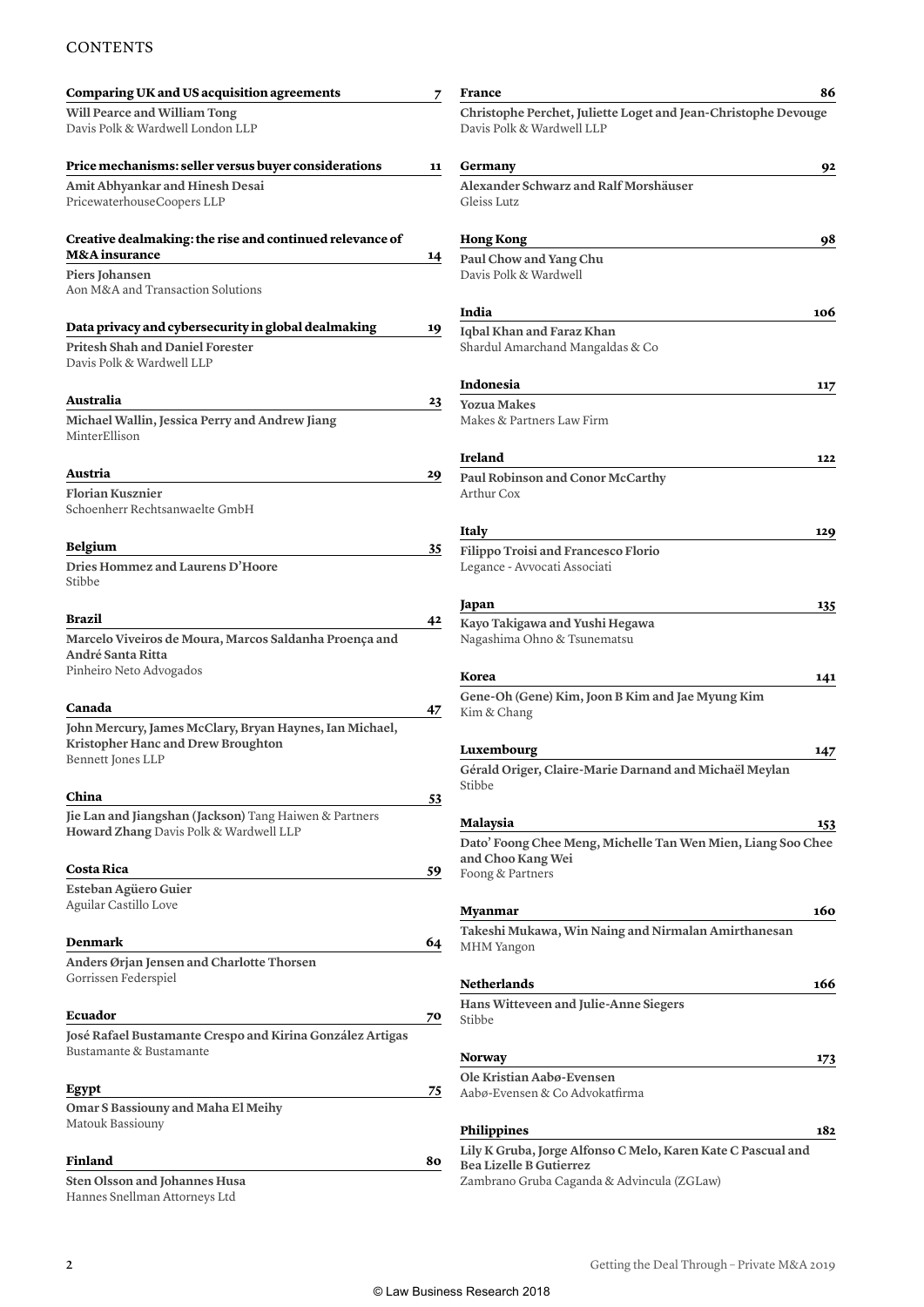| Poland                                                                                         | 188 | Sweden                                                                            | 231 |
|------------------------------------------------------------------------------------------------|-----|-----------------------------------------------------------------------------------|-----|
| Joanna Wajdzik, Anna Nowodworska, Karolina Stawowska<br>and Damian Majda<br><b>Wolf Theiss</b> |     | Peter Sundgren and Matthias Pannier<br>Advokatfirman Vinge KB                     |     |
|                                                                                                |     | Switzerland                                                                       | 237 |
| Portugal                                                                                       | 196 | Claude Lambert, Reto Heuberger and Andreas Müller                                 |     |
| <b>Francisco Santos Costa</b><br>Cuatrecasas                                                   |     | Homburger AG                                                                      |     |
|                                                                                                |     | Taiwan                                                                            | 243 |
| Serbia                                                                                         | 203 | Kai-Hua Yu and Yeng Lu                                                            |     |
| Nenad Stankovic, Sara Pendjer, Tijana Kovacevic and<br>Dusan Djordjevic                        |     | LCS & Partners                                                                    |     |
| Stankovic & Partners                                                                           |     | Turkey                                                                            | 248 |
| <b>Singapore</b>                                                                               | 209 | Noyan Turunç, Kerem Turunç, Esin Çamlıbel,<br>Grace Maral Burnett and Nilay Enkür |     |
| Andrew Ang, Ong Sin Wei and James Choo<br>WongPartnership LLP                                  |     | TURUNC                                                                            |     |
|                                                                                                |     | <b>United Kingdom</b>                                                             | 254 |
| <b>South Africa</b>                                                                            | 217 | Will Pearce, Simon J Little and William Tong                                      |     |
| <b>Charles Smith and Jutami Augustyn</b><br><b>Bowmans</b>                                     |     | Davis Polk & Wardwell London LLP                                                  |     |
|                                                                                                |     | <b>United States</b>                                                              | 261 |
| Spain                                                                                          | 224 | Harold Birnbaum, Lee Hochbaum, Brian Wolfe and Daniel Brass                       |     |
| Federico Roig García-Bernalt and Francisco J Martínez Maroto                                   |     | Davis Polk & Wardwell LLP                                                         |     |
| Cuatrecasas                                                                                    |     |                                                                                   |     |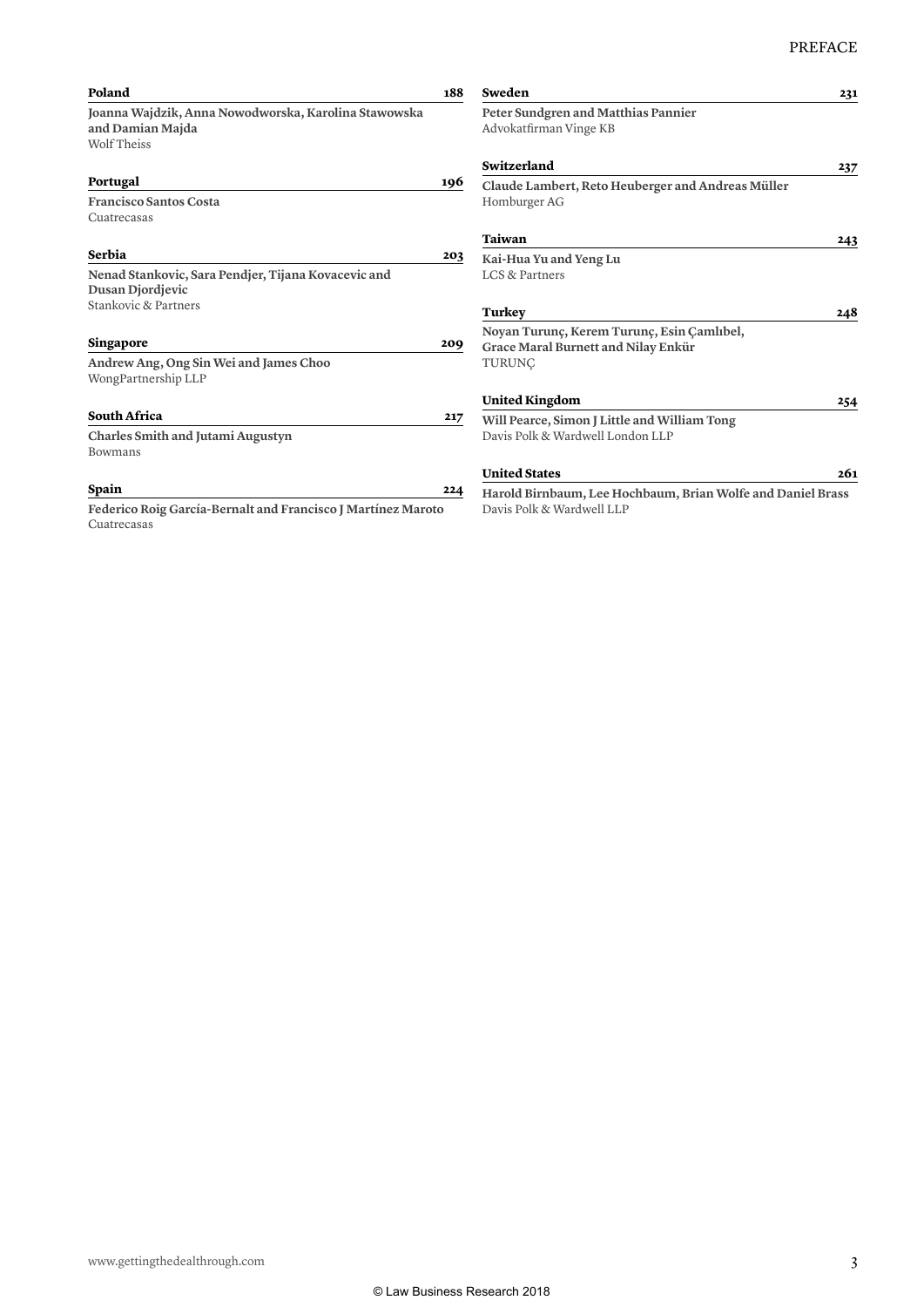### **Preface**

### **Private M&A 2019**

Second edition

**Getting the Deal Through** is delighted to publish the second edition of *Private M&A*, which is available in print, as an e-book and online at www.gettingthedealthrough.com.

**Getting the Deal Through** provides international expert analysis in key areas of law, practice and regulation for corporate counsel, crossborder legal practitioners, and company directors and officers.

Throughout this edition, and following the unique **Getting the Deal Through** format, the same key questions are answered by leading practitioners in each of the jurisdictions featured. Our coverage this year includes new chapters on Brazil, Costa Rica, Ecuador, Egypt, Indonesia, Malaysia, Myanmar, Philippines, Singapore and Taiwan.

**Getting the Deal Through** titles are published annually in print. Please ensure you are referring to the latest edition or to the online version at www.gettingthedealthrough.com.

Every effort has been made to cover all matters of concern to readers. However, specific legal advice should always be sought from experienced local advisers.

**Getting the Deal Through** gratefully acknowledges the efforts of all the contributors to this volume, who were chosen for their recognised expertise. We also extend special thanks to the contributing editors, Will Pearce and John Bick of Davis Polk & Wardwell, for their continued assistance with this volume.

### GETTING THE

London September 2018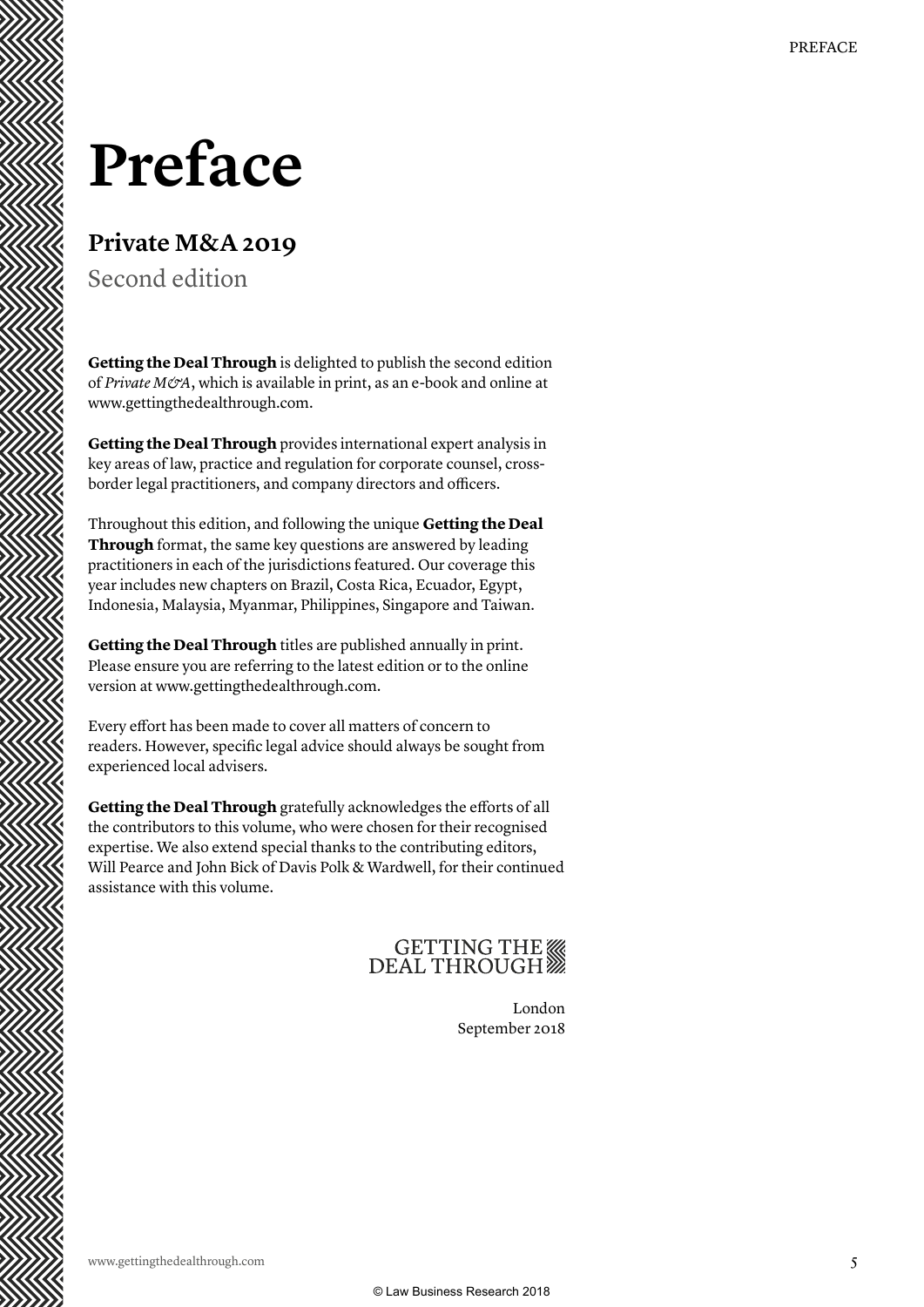# **Turkey**

**Noyan Turunç, Kerem Turunç, Esin Çamlıbel, Grace Maral Burnett and Nilay Enkür TURUNÇ**

#### **Structure and process, legal regulation and consents**

**1 How are acquisitions and disposals of privately owned companies, businesses or assets structured in your jurisdiction? What might a typical transaction process involve and how long does it usually take?**

A typical private M&A transaction process follows customary international practices, although more often than not there is a single potential buyer, especially in smaller deals. Where there are multiple potential buyers, an auction process similar to that commonly conducted in jurisdictions like the UK and the US may be undertaken. There are no specific Turkish laws or regulations pertaining to private auctions.

A typical private M&A process in Turkey includes the following main steps:

- the negotiation and execution of a term sheet, which will outline the major terms to be included in the final transaction documents;
- the prospective investor and its advisers conduct their due diligence of the target company;
- while due diligence is ongoing, the main transaction documents and any ancillary documents (eg, seller's disclosure letter, executive employment agreements) are negotiated (and normally finalised following the completion of due diligence);
- the transaction documents are executed;
- any consents and approvals are obtained; and
- closing occurs.

The principle transaction document will typically be a share purchase agreement, asset purchase agreement or subscription agreement (SPA). In cases where less than the entire company or the business is being acquired, a shareholders' agreement (SHA) will also normally be executed. In deals involving one or more non-Turkish parties, the language of negotiations and the transaction documents is most commonly English, the SPA and SHA are generally modelled after UK and US precedents in style and content, and international arbitration is commonly selected as the method of dispute resolution (although the jurisdiction of Turkish courts is sometimes seen, too). It is also not uncommon for the transaction documents to be governed by a foreign jurisdiction's law (in many instances, England's), but Turkish law is increasingly becoming the norm. The preference for international arbitration and foreign governing law is often motivated by the fact that certain customary terms such as tag-along rights, drag-along rights, and rights of first offer and refusal are of questionable enforceability under Turkish law, and most Turkish courts do not have extensive experience with such terms and clauses or with cross-border M&A documentation in general.

In recent years, it has become more common for sellers to hire an M&A adviser, prepare information memoranda for prospective buyers and in some instances undertake vendor due diligence.

#### **2 Which laws regulate private acquisitions and disposals in your jurisdiction? Must the acquisition of shares in a company, a business or assets be governed by local law?**

The primary pieces of applicable legislation are the following:

- the Turkish Commercial Code (Law No. 6102);
- the Code of Obligations (Law No. 6098);
- the Corporate Tax Law (Law No. 5520);
- the Labour Law (Law No. 4857); and
- the Law on the Protection of Competition (Law No. 4054).

Other laws (eg, relating to banking, intellectual property and data privacy) and secondary legislation promulgated under such laws and the laws specified above may also apply to the transaction.

There is no general rule that the acquisition of shares or assets in a company or a business be governed by Turkish law, and parties may contract for the law of a foreign jurisdiction to govern an acquisition or part of it (and sometimes do) and for disputes related to an acquisition to be resolved through arbitration (and often do). Such preferences have to do with what is considered to be a grey area in Turkish law with respect to common exit-related provisions such as drag-along and tagalong clauses (even though the widespread view within the M&A bar is that such rights are valid), speed and the perceived lack of relevant experience of Turkish courts. Many parties believe that if Turkish law is agreed as the governing law, then there is no guarantee that a Turkish court will enforce such provisions because the Commercial Code, which governs such transactions, does not specifically mention (except for certain references with respect to limited companies) or provide for the ability of parties to such agreements to contract away standard shareholder rights provided for in the law, and there is a lack of sufficient binding or persuasive jurisprudence on this question.

Having said all this, while the parties are free to choose a foreign law and agree on arbitration, certain Turkish law provisions will always be binding on the parties and the target company, for example, formalities regarding share transfers, statutory minority rights and corporate governance. Furthermore, there are some recent court decisions invalidating certain arbitration provisions in SHAs on the basis that they relate to statutory corporate governance issues among the company and the shareholders (ie, not just among the shareholders). Such decisions suggest that parties may also face difficulties in enforcing certain arbitration awards. Accordingly, governing law and dispute resolution clauses must be drafted carefully in order for them not to run afoul of binding Turkish law provisions; in particular, in the case of SHAs, good practice may dictate that the target company be a party to the agreement whenever feasible.

#### **3 What legal title to shares in a company, a business or assets does a buyer acquire? Is this legal title prescribed by law or can the level of assurance be negotiated by a buyer? Does legal title to shares in a company, a business or assets transfer automatically by operation of law? Is there a difference between legal and beneficial title?**

If shares of joint-stock companies are issued as bearer share certificates, a person who has physical possession of the share certificates has title to the shares, whereas if the shares are issued as registered share certificates, they must be endorsed in the name of the buyer in order for the buyer to hold title. On the other hand, in limited companies a share transfer deed or SPA must be executed in the presence of a notary public, and the relevant trade registry must approve and register the share transfer in order for the transfer of title to be effective. Additionally, the board of directors of joint-stock companies must approve the share transfer and the acquirer registered in the share ledger in order for the transfer to be perfected against the company. Similarly, in limited companies, the share transfer must be approved by a resolution of the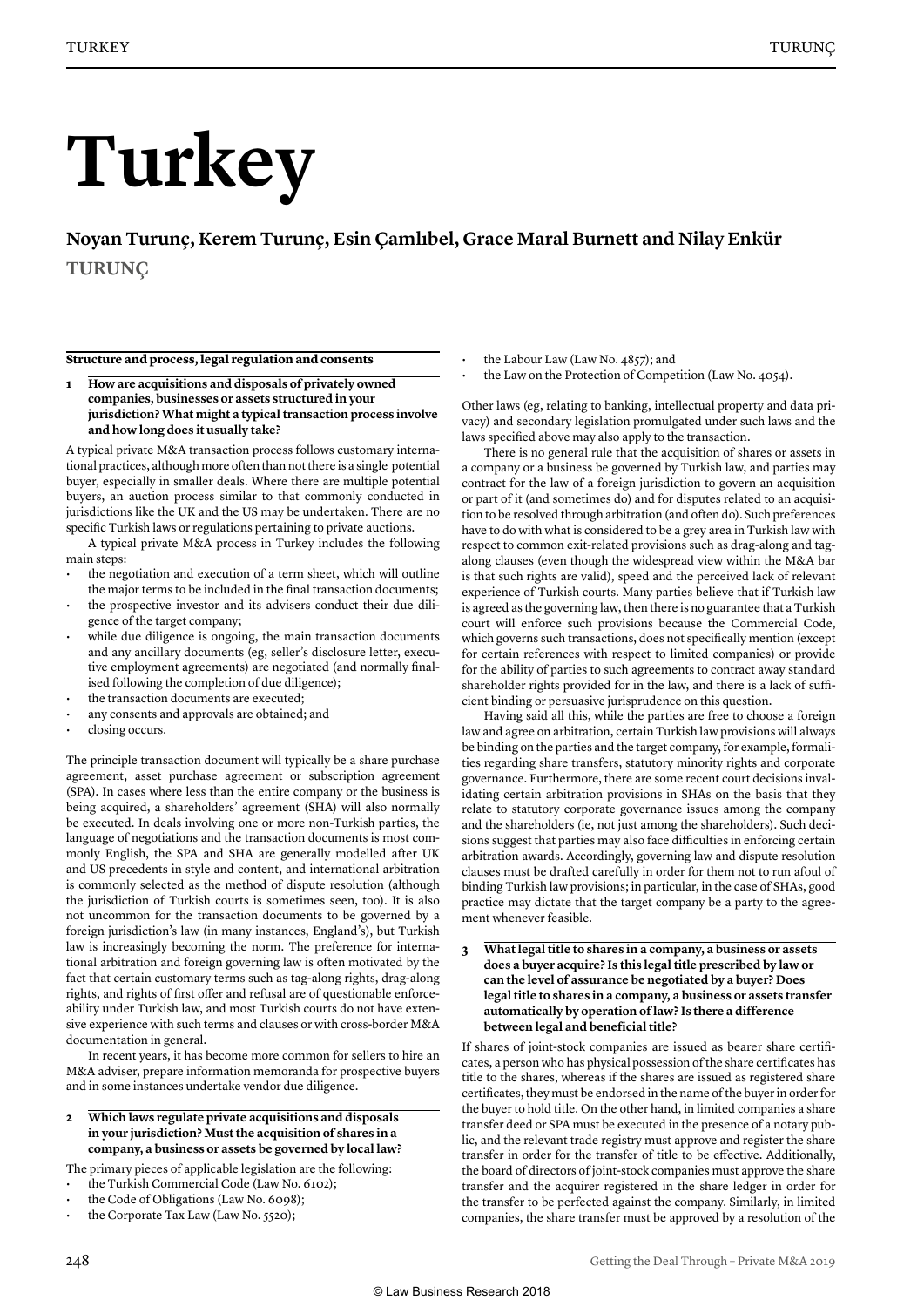assembly of shareholders (unless the articles of association allow for transfers without such approval) and the acquirer registered in the share ledger.

As long as there are no encumbrances on the shares being transferred, the buyer will acquire the shares in the same manner; it is also possible to transfer encumbered shares (eg, pledged shares) with the buyer also assuming such encumbrances. Note that there is a difference between legal and beneficial title under Turkish law. Holders of beneficial title must be registered in the share ledger of the company in the same way that holders of legal benefits are. If not recorded, the holder of beneficial title may not exercise voting rights as a shareholder against the company.

In asset transfers, certain formalities may need to be followed for some assets (eg, land) but others (eg, computers) may be transferred without such formalities. As with shares, encumbrances on assets may normally be assumed along with the underlying asset by the buyer.

While the passing of legal title to shares, assets or the business is a matter of statutory law, the SPA will contain customary representations and indemnification provisions relating to title, encumbrances and the relevant sale.

#### **4 Specifically in relation to the acquisition or disposal of shares in a company, where there are multiple sellers, must everyone agree to sell for the buyer to acquire all shares? If not, how can minority sellers that refuse to sell be squeezed out or dragged along by a buyer?**

In private M&A transactions, there is no requirement that a buyer buy (or offer to buy) all shares or that all shareholders agree to the sale. Having said that, in particular where there are minority shareholders, buyers generally prefer to get them aboard, too. While existing SHAs or a company's articles of association, or both, may provide for dragalong rights or other forced sale provisions, as discussed above, there is no guarantee that such provisions will be enforced by Turkish courts if they have jurisdiction over the relevant contracts. Turkish law provides for squeeze-out rights of majority shareholders under very limited circumstances. Relevant to private mergers and acquisitions, the following types of parties have squeeze-out rights prescribed by law (different rules apply to public companies):

- controlling group company shareholders of joint-stock companies owning 90 per cent or more of shares if the minority shareholders prevent the company from performing its functions, contradict the principle of good faith, cause significant problems in the company or act recklessly; and
- in mergers of two corporate entities, where the merging entities agree to such terms, majority shareholders holding 90 per cent or more of the entity that will cease to exist post-merger may squeeze out the minority shareholders of that entity by way of the minority shareholders being paid merger proceeds instead of being granted shares in the surviving entity.

#### **5 Specifically in relation to the acquisition or disposal of a business, are there any assets or liabilities that cannot be excluded from the transaction by agreement between the parties? Are there any consents commonly required to be obtained or notifications to be made in order to effect the transfer of assets or liabilities in a business transfer?**

Pursuant to article 202 of the Turkish Code of Obligations, when assets constituting a commercial enterprise (including a line of business) are transferred in a transaction, the liabilities of that enterprise may not be excluded from the transfer. Specifically, all tax liabilities and encumbrances are transferred along with the enterprise. It should be noted that the seller remains jointly and severally liable for debts of the enterprise for two years following the transaction.

Similarly, with respect to employees, pursuant to article 6 of the Turkish Labour Law, in the case of a transfer of a business (or part of a business), all existing employment contracts will pass on to the buyer along with all rights and obligations thereof. For the purposes of calculation of employment entitlements of the transferred employees based on seniority, the buyer is legally required to make the calculations based on the date on which employees started work for the seller prior to the transaction. For a period of two years following a transaction, both the seller and the buyer remain jointly responsible for liabilities to transferred employees that accrued prior to the transaction.

Key contracts of the company may contain special change of control provisions or other provisions requiring that the counterparty be notified of, or consent to, the transaction in order for the seller to avoid being in breach of contract.

#### **6 Are there any legal, regulatory or governmental restrictions on the transfer of shares in a company, a business or assets in your jurisdiction? Do transactions in particular industries require consent from specific regulators or a governmental body? Are transactions commonly subject to any public or national interest considerations?**

Except for the formalities described in question 3, there are no general statutory restrictions on the transfer of shares, a business or assets. However, regulated sectors such as banking, financial services, energy and media may require approval of a share transfer by the relevant regulatory authority. Additionally, for transactions resulting in a change of control where the parties to the transaction surpass statutory revenue thresholds, one party or both parties together must apply to the Turkish Competition Board for approval of the transaction. The triggering revenue thresholds are as follows:

- total revenues of the transaction parties in Turkey exceeding 100 million Turkish lira, and revenues of at least two of the transaction parties in Turkey each exceeding 30 million Turkish lira; or
- the asset or activity subject to an acquisition transaction or at least one of the parties of the transaction in merger transactions having revenues in Turkey exceeding 30 million Turkish lira, and at least one other party to the transaction having a global revenue exceeding 500 million Turkish lira.

There is no general restriction on foreign investment or foreign ownership of shares in Turkey. With very limited exceptions, foreign investors are treated the same as domestic investors under the law, and a company partially or fully owned or controlled by foreign shareholders has the same legal standing and rights as a company owned or controlled by domestic shareholders. Accordingly, a Turkish company may be fully foreign-owned, and only certain sectors such as media and aviation have restrictions on foreign investment. There are also limited restrictions on the ability of companies containing foreign capital to purchase and hold title to some real estate, and certain post-acquisition clearances of existing real estate ownership by the target company if it becomes at least 50 per cent foreign-owned. Post-transaction, it is important to keep in mind that companies containing foreign capital are required to provide periodical reports on the details of the foreign shareholding in the company to the General Directorate of Incentive Implementation and Foreign Investment.

#### **7 Are any other third-party consents commonly required?**

Other than the consent of shareholders required for the transfer of limited company shares discussed in question 3, and any contractually required notifications or consents to be made or obtained by the seller or the company (eg, under lease contracts or credit agreements), there are no general third-party consents required by law to undertake a private M&A transaction.

While sellers and buyers remain jointly and severally liable to creditors of the enterprise for a period of two years following a transaction, the creditors' consent to a transaction is not statutorily required. Similarly, while employees are transferred with the enterprise, their consent, or any special notification to them, is also not normally required. However, it should be noted that in asset transactions involving the transfer of a line of business, the transferred employees generally have the right to terminate their employment contracts due to their unwillingness to be transferred, in which case the employees are due any unpaid employment benefits to date and any severance payments earned for which they make a claim. Having said that, in the case of any merger or transfer of the company's shares, wholly or partially, the transferor or transferee is not authorised to terminate the employment contract solely because of the merger or transfer of the company; nor shall the transfer ordinarily entitle the employee to terminate the contract for just cause.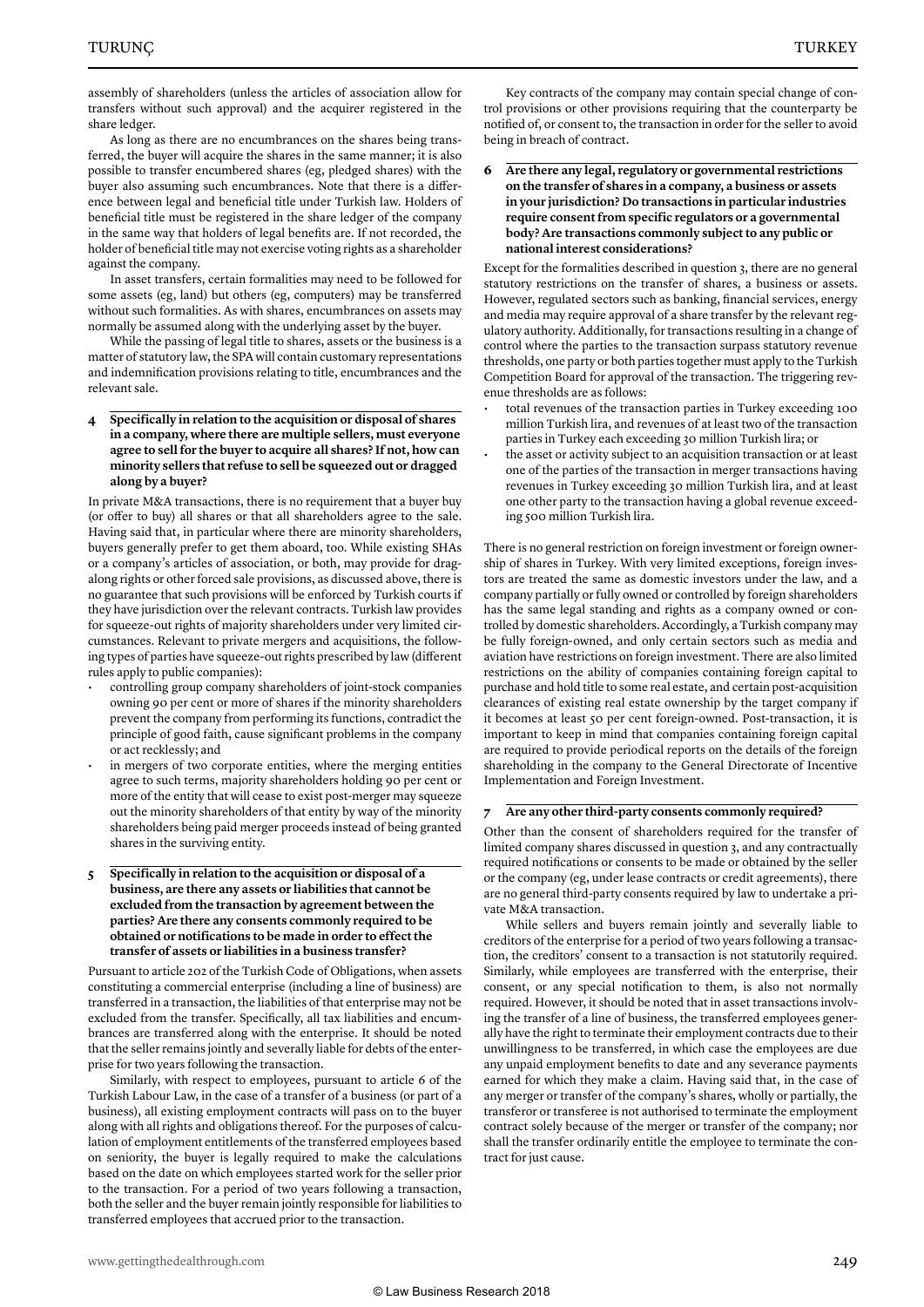#### **8 Must regulatory filings be made or registration fees paid to acquire shares in a company, a business or assets in your jurisdiction?**

Asset sale and purchase agreements for the sale of a commercial enterprise must be filed with the relevant trade registry and announced in the trade registry gazette to enter into force. In limited companies, a share transfer deed or SPA must be executed in the presence of a notary public, and the relevant trade registry must approve and register the share transfer for the transfer of title to be effective. Trade registry filings and notarisations are subject to fees. Otherwise, for deals involving joint-stock companies, there is no requirement that transaction contracts be filed, registered or notarised, and share transfers in jointstock companies are not subject to registration with a trade registry unless the share transfer results in there being a sole shareholder in the company. There are also some notification requirements with the trade registry for share transfers resulting in certain shareholding thresholds being exceeded (or falling below such thresholds) by a group company holder of such shares.

In the event a capital increase is part of the transaction structure, a general assembly meeting must be held to amend the articles of association of the company. The general assembly decision and the amendment to the articles must be registered with the trade registry, approved and announced in the trade registry gazette, for which certain fees apply. Any general assembly meeting where the shareholders resolve on a capital increase (or, similarly, merger or demerger) must also be attended by a government observer who will attest to the due approval of such resolution.

#### **Advisers, negotiation and documentation**

**9 In addition to external lawyers, which advisers might a buyer or a seller customarily appoint to assist with a transaction? Are there any typical terms of appointment of such advisers?**

Parties usually appoint accountants and financial advisers in addition to their external legal advisers. It is common in Turkey for small and medium-sized businesses to maintain their books in accordance with Turkish accounting standards only, which standards are tax code-based, and which differ from IFRS and other globally accepted accounting standards. This presents a problem for valuation in deals where an investor prefers to perform valuation based on IFRS calculations. In such cases, the accounting team of the seller (and in some cases of the buyer) works on translating the accounting records into IFRS values that the parties can use for valuation of the transaction. Financial advisers assist with providing valuation advice and performing financial and tax due diligence. In many cases, the tax team and the financial team are separate and prepare separate diligence reports.

Buyers sometimes also engage commercial advisers or industry experts, who may conduct commercial diligence in addition to providing advice.

The engagement of advisers usually follows international practices. In the case of M&A advisers in particular, the fees will depend on the value of the transaction as well as the complexity of the structure, and normally include a periodic retainer fee plus a success fee (typically with a minimum nominal amount where the retainer is deductible from the success fee amount).

#### **10 Is there a duty to negotiate in good faith? Are the parties subject to any other duties when negotiating a transaction?**

Article 2 of the Turkish Civil Code sets forth a good faith principle that requires that parties act in good faith and adhere to fair dealing principles. Article 369 of the Commercial Code sets the level of duty of care and duty of loyalty to which company directors must adhere. Specifically, directors are required to act as 'cautious executives' within the principles of corporate governance and protect the interests of the company while performing their duties in good faith. These duties also apply when directors are negotiating contracts.

#### **11 What documentation do buyers and sellers customarily enter into when acquiring shares or a business or assets? Are there differences between the documents used for acquiring shares as opposed to a business or assets?**

Private M&A transactions, whether the deal involves the acquisition of shares or a line of business or assets, typically entail the execution of the following documents:

- a term sheet (or a simpler letter of intent) that outlines major terms to be included in the SPA and the SHA (if applicable), and also contains confidentiality and exclusivity provisions;
- if no term sheet as described above, a separate confidentiality agreement;
- if no term sheet as described above, a separate exclusivity agreement covering the due diligence and negotiation period;
- an SPA tailored to the nature of the deal;
- a disclosure letter in which disclosures are made by the seller qualifying the representations and warranties made in the SPA;
- where necessary, a transition services agreement under which the seller agrees to (continue to) provide certain services for a period following the closing; and
- where necessary, employment agreements for key employees and sellers who are staying on as executives post-closing.

#### **12 Are there formalities for executing documents? Are digital signatures enforceable?**

For a contract to be enforceable in Turkey, it is required to be signed by duly authorised individuals. Both original wet-ink signatures and secure digital signatures are enforceable except in the case of credit and other bank agreements containing surety provisions, which are generally required to be executed in wet ink.

#### **Due diligence and disclosure**

#### **13 What is the typical scope of due diligence in your jurisdiction? Do sellers usually provide due diligence reports to prospective buyers? Can buyers usually rely on due diligence reports produced for the seller?**

Most typically, the scope of due diligence will include legal, financial and tax matters. Commercial due diligence is also sometimes undertaken, in particular in more niche industries. Environmental, social and governance due diligence are also becoming increasingly common in line with the increasing interest of international finance institutions and development finance institutions in the Turkish M&A market.

- Legal due diligence generally covers the following:
- due incorporation of the entity;
- legal solvency of the entity;
- corporate governance;
- terms of contracts binding the entity, including leases and credit agreements;
- key suppliers and distributors where applicable;
- litigation and disputes;
- employee matters including contracts, disputes and benefits;
- intellectual and real property;
- physical assets;
- permits and licences;
- compliance with the law; and
- competition law compliance.

Financial and tax due diligence aims at providing an accurate picture of the company's financial and tax statuses to assist with valuation, deal structuring as well as certain SPA provisions.

Depending on the size of the target, and its sophistication and level of preparedness, the diligence process can take anywhere between several weeks to several months.

It is not very common for sellers to provide due diligence reports to prospective buyers, although comprehensive information memoranda are often available to prospective buyers.

#### **14 Can a seller be liable for pre-contractual or misleading statements? Can any such liability be excluded by agreement between the parties?**

Under article 36 of the Code of Obligations, if a party to an agreement's fraudulent act causes the other party to enter into an agreement,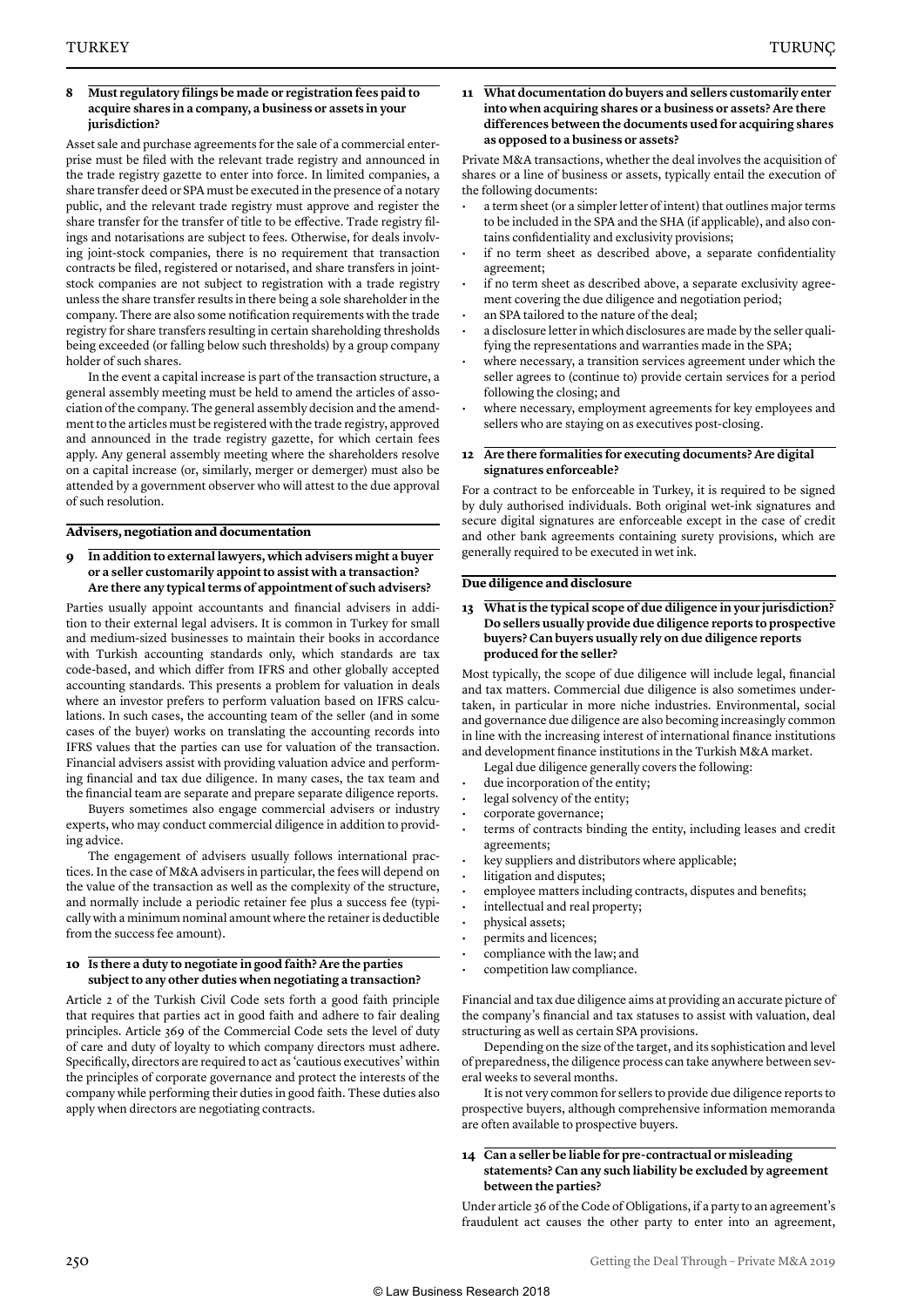such agreement shall not be binding on the party who was victim to the fraud even if the misleading caused by the fraud is not material. As such, a seller is normally liable for pre-contractual misrepresentations amounting to fraud regardless of any limitations the parties may include in the SPA. That being said, aside from fraud, SPA terms can normally limit a seller's liability for pre-contractual statements, although it may not always be statutorily permitted to limit the knowledge of the buyer to specific disclosures in cases where the buyer knows or should know of a defect.

#### **15 What information is publicly available on private companies and their assets? What searches of such information might a buyer customarily carry out before entering into an agreement?**

Turkish companies are required to make filings with the trade registry in the sub-national jurisdiction in which they are domiciled. Each trade registry maintains public records that include the information listed below; however, it should be noted that each trade registry has its own method of maintaining and making available such records, so the speed and ease with which such records are obtainable may vary from jurisdiction to jurisdiction. In addition to the trade registries, certain government agencies also maintain public records relating to private companies. The following information regarding Turkish private companies is generally publicly available, and is often searched for during the buyer's preliminary due diligence:

- articles of association;
- scope of the business;
- amount of capital;
- changes in the capital since incorporation;
- former and current shareholders (always publicly available for limited companies; in joint-stock companies, the identities of the founding shareholders are publicly available, but subsequent shareholders will normally not be publicly available unless there was a triggering event that required registration with the trade registry);
- former and current board members;
- those board and general assembly resolutions that are required by law to be registered with the trade registry; and
- patents and trademarks held.

Real estate held by a private company can sometimes be found through public searches, but it is not always possible for a party not affiliated with the entity to access such information. Generally, information regarding court cases to which a private company is a party and court decisions implicating a private company are not public information in Turkey.

#### **16 What impact might a buyer's actual or deemed knowledge have on claims it may seek to bring against a seller relating to a transaction?**

A buyer's knowledge of a misrepresentation or undisclosed conditions normally precludes it from making claims against a seller regarding such under Turkish law. While many SPAs include sandbagging provisions allowing claims by the buyer regardless of knowledge, as discussed in question 14, such provisions (at least in their strict forms) are of questionable enforceability under Turkish law.

#### **Pricing, consideration and financing**

#### **17 How is pricing customarily determined? Is the use of closing accounts or a locked-box structure more common?**

Earnings before interest, tax, depreciation and amortisation multiple valuation is the most common method used, although other techniques such as discounted cash flow, comparable company analysis and precedent transaction analysis are sometimes used, too.

Both closing accounts and locked-boxed structures are used (many smaller deals include no such mechanisms). While many fund investors prefer to use locked boxes, closing accounts are generally more common in the wider market.

#### **18 What form does consideration normally take? Is there any overriding obligation to pay multiple sellers the same consideration?**

Consideration is most commonly cash. Multiple sellers are normally paid the same type and amount of consideration, although the payment of different consideration amounts or types is possible.

Payment of consideration is sometimes made in installments, either tied to a certain payment schedule, or delivery of performance targets or milestones.

#### **19 Are earn-outs, deposits and escrows used?**

Earn-out mechanisms are common, in particular where the purchaser is a private equity fund, as are holdback provisions, especially in industrial companies where delivery of the pipeline revenues and project profitability may be key factors in the investment decision and the valuation.

Escrow arrangements are also commonly used as security for claims relating to representations and warranties.

Deposits are not very common.

#### **20 How are acquisitions financed? How is assurance provided that financing will be available?**

Smaller deals are generally not financed, while many larger deals use financing (which generally means bank financing). In larger auction deals, the buyer may ask the potential buyers to include information on financing plans in their letters of intent or other process documents. It is also common for SPAs to include a representation by the buyer that it has the requisite financial resources to undertake the acquisition.

#### **21 Are there any limitations that impact the financing structure? Is a seller restricted from giving financial assistance to a buyer in connection with a transaction?**

The Commercial Code includes a prohibition on financial assistance, a concept borrowed from Council Directive 77/91/EEC regarding the formation of public limited liability companies and the maintenance and alteration of their capital, which was amended in 2006 by the current Directive 2006/68/EC. However, the Commercial Code follows the original Directive and states that a joint-stock company may not advance funds, make loans or provide security with a view to the acquisition of its shares by a third party (borrowed almost verbatim from the original Directive). The exceptions to the prohibition also follow the original Directive, and are limited to transactions by banks and other financial institutions in their ordinary course of business, and transactions undertaken for the acquisition of shares by the employees of the company or the employees of one of its subsidiaries. However, these exceptions may not be used if they have the effect of reducing the reserves of the company below mandatory statutory thresholds or limits set by the company's articles of association, or if they prevent the creation of statutorily mandated reserves or the use of such reserves. Read broadly, which is generally agreed by practitioners to be the legislative intent of the article, this provision essentially rules out the use of acquisition financing by a target operating company, and the market has shied away from trying to employ alternative structures: for example, the merger of the operating company with the holding company in a financed transaction. Because Turkish law follows the original Directive, the prohibition applies to all companies, including private ones. Furthermore, whereas the current Directive permits companies (whether publicly or privately owned) to provide financial assistance for the acquisition of their shares as long as certain conditions, such as, inter alia, arm's-length terms, the approval of shareholders, and the maintenance of prescribed net asset and reserve thresholds are met, Turkish law has no such exceptions.

Furthermore, a joint-stock company cannot acquire or accept as a pledge more than 10 per cent of its own shares.

#### **Conditions, pre-closing covenants and termination rights**

#### **22 Are transactions normally subject to closing conditions? Describe those closing conditions that are customarily acceptable to a seller and any other conditions a buyer may seek to include in the agreement.**

Signing and closing can occur simultaneously but usually do not, in which case the SPA normally includes conditions precedent. Closing conditions to be satisfied by the seller typically include the following: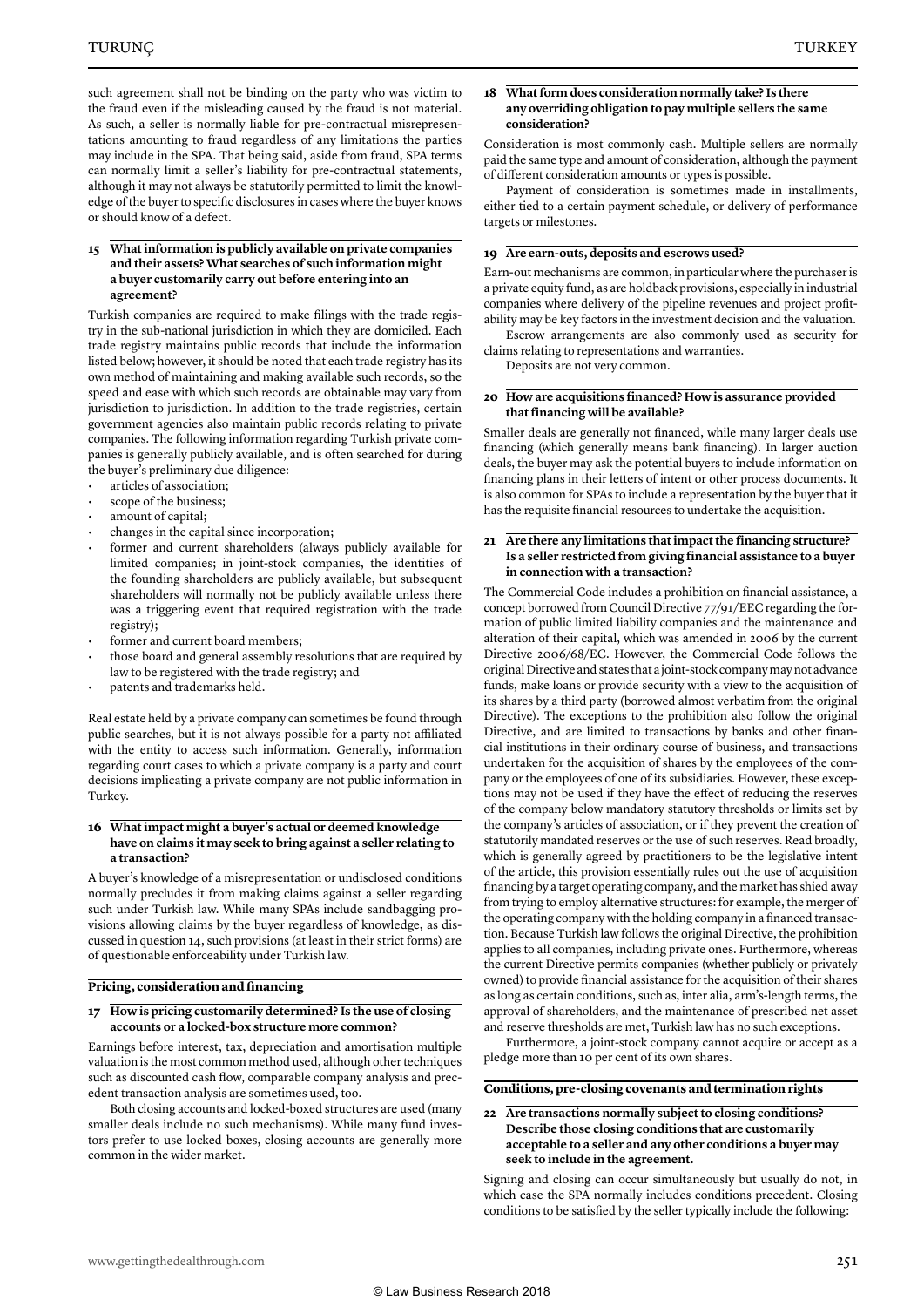- change of control approvals;
- accuracy of representations and warranties;
- no material adverse effect having occurred;
- no litigation or violation of law preventing the closing;
- obtaining a certificate of no bankruptcy and no winding up from the relevant trade registry;
- obtaining a letter from the tax authority indicating that the target company has no outstanding tax debts;
- obtaining a letter from the social security agency indicating that the target company is not delinquent in social security payments for its employees;
- a pre-closing tax opinion; and
- delivery of closing accounts.

Closing conditions are not always imposed on the buyer, but when they are they may include items such as no breach of the SPA and obtaining all required internal approvals, if any, depending on the corporate structure of the investor, for the transaction. In rarer instances, evidence of funds, a bank confirmation of the acquisition loan, availability of financing or satisfactory completion of due diligence may also be conditions.

The Competition Board's approval is also included as a condition precedent where the relevant thresholds are exceeded (see question 6).

#### **23 What typical obligations are placed on a buyer or a seller to satisfy closing conditions? Does the strength of these obligations customarily vary depending on the subject matter of the condition?**

At the very least, the parties will be expected to use their commercially reasonable efforts to satisfy the conditions. Where a condition is placed on one party, the other party will usually be expected to cooperate as needed to help the satisfaction the condition. The statutory obligation to deal in good faith also places an obligation on the parties to satisfy the conditions.

#### **24 Are pre-closing covenants normally agreed by parties? If so, what is the usual scope of those covenants and the remedy for any breach?**

Pre-closing covenants on the part of the seller and interim controls are common. Sellers normally agree to operate the business in the ordinary course of business between signing and closing, and commonly also agree to take or not take specifically enumerated actions relating to the operation, legal structure and finances of the business; such matters usually relate to, inter alia, major transactions, taking on of material indebtedness, major expenditures, entering into capital commitments and the dismissal of key employees. Monetary limits and materiality thresholds can be established to set the parameters for permitted and non-permitted interim actions.

The remedies for breach may include termination rights, post-closing adjustments and indemnification.

#### **25 Can the parties typically terminate the transaction after signing? If so, in what circumstances?**

Generally, parties do not have the right to terminate a transaction prior to the set long-stop date unless a condition is deemed incapable of being fulfilled (or has not been fulfilled by the applicable deadline). While breaches of representations and warranties or any other provisions of the SPA rarely trigger a termination right, force majeure events or fraud claims sometimes lead parties to try to terminate the transaction.

#### **26 Are break-up fees and reverse break-up fees common in your jurisdiction? If so, what are the typical terms? Are there any applicable restrictions on paying break-up fees?**

Break-up fees and reverse break-up fees are not common, although many private equity funds will include provisions relating to the recovery of their due diligence expenses in cases where the sellers abandon the transaction.

#### **Representations, warranties, indemnities and post-closing covenants**

#### **27 Does a seller typically give representations, warranties and indemnities to a buyer? If so, what is the usual scope of those representations, warranties and indemnities? Are there legal distinctions between representations, warranties and indemnities?**

Sellers typically give limited representations, warranties and indemnities to buyers consistent with international custom in form and substance, although certain Turkish law and market-specific provisions may also be included. For example, a common key subject of representations, warranties and indemnities in Turkey tends to be that government-issued permits and licences are in place and not at risk of being revoked, this owing to the jurisdiction's tendency for irregularity in enforcement of regulations and the complexity of regulatory regimes.

Turkish law will also normally provide the buyer with certain implied representations and warranties relating to the purchased asset.

#### **28 What are the customary limitations on a seller's liability under a sale and purchase agreement?**

The SPA will normally include a cap on the aggregate liability of the seller, as well as de minimis amounts and baskets. The overall cap is often equal to the purchase price, while de minimis amounts and baskets are generally negotiated, and there are no clear market standards.

The liability of the seller is also normally limited by time, usually one to two years after closing, although claims under fundamental warranties are often not time-barred (or subject to thresholds), and claims under tax and social security warranties usually match the applicable statute of limitations.

Other limitations typically include knowledge qualifiers and materiality thresholds in the representations and warranties, the contents of the disclosure letter, and other customary limitations such as no double recovery.

Sellers will often want to qualify the representations and warranties and limit their liability by the contents of the entire data room. Where sellers have not used a professionally managed data room, as is frequently the case in smaller deals (where sellers may email documents or store them on a provider such as Dropbox or Google Drive), this request will typically lead to protracted negotiations among the lawyers involved.

#### **29 Is transaction insurance in respect of representation, warranty and indemnity claims common in your jurisdiction? If so, does a buyer or a seller customarily put the insurance in place and what are the customary terms?**

Transaction insurance of this nature is available but still not common in Turkey. Recently, there have been efforts to introduce this type of insurance into the market and educate local M&A professionals about it, but these efforts are still at a very early stage. Importantly, Turkish insurance legislation, which enumerates types of policies and insurance products that may be offered by insurance companies operating in Turkey, does not specifically include representation and warranties insurance as a type of product that may be offered. As such, the prevailing interpretation within the Turkish insurance industry is that this type of insurance is not allowed to be offered by Turkish insurance companies. Currently, such insurance can be acquired only through foreign insurance companies acting through local brokers.

#### **30 Do parties typically agree to post-closing covenants? If so, what is the usual scope of such covenants?**

Non-compete and non-solicitation clauses are common post-closing covenants made by sellers. Both types of clauses must be of a reasonable geographical, sectoral and temporal scope to be upheld by Turkish courts.

The deal may also include conditions subsequent such as the perfection of certain pledges or the assignment of receivables in connection with financing.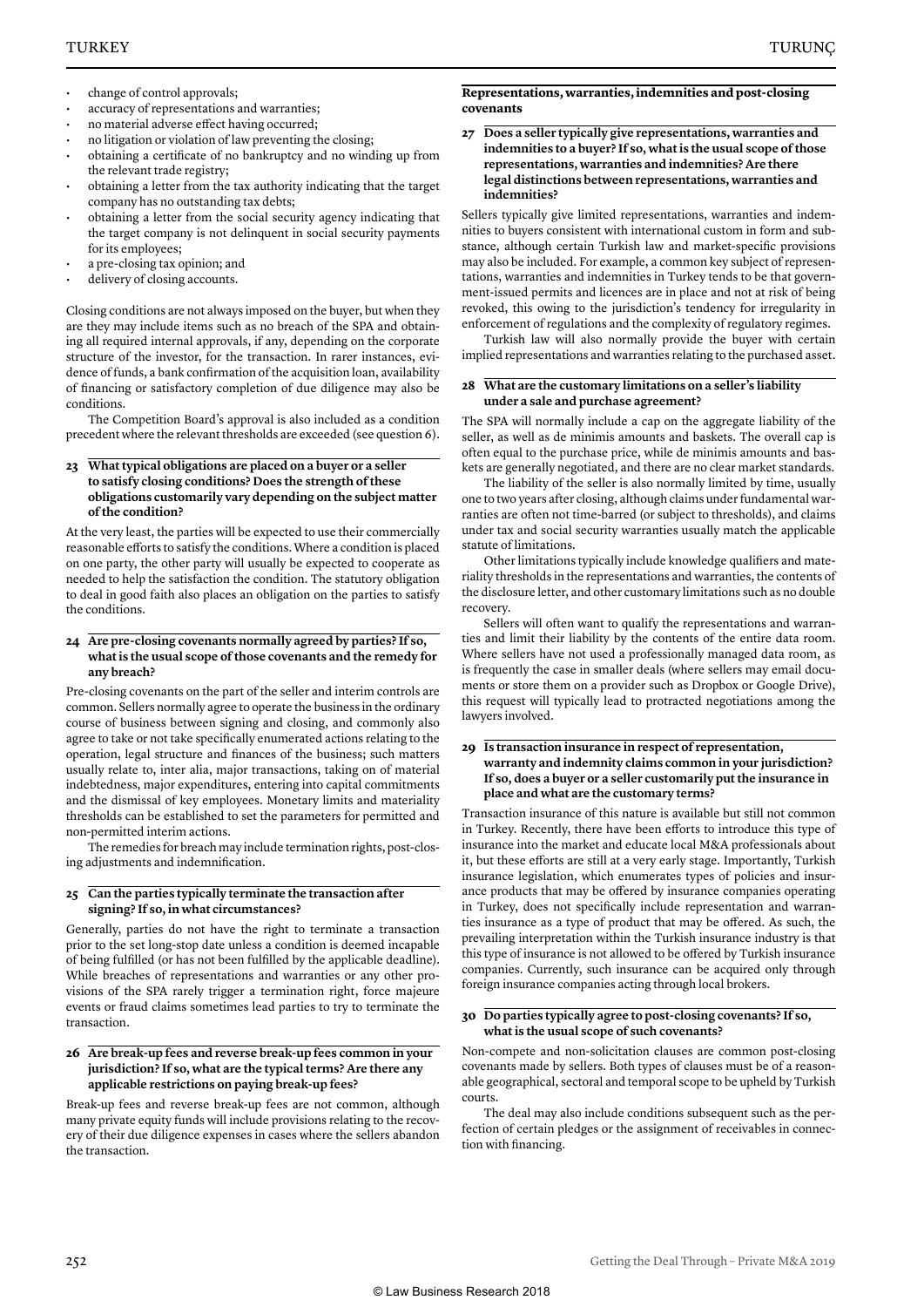#### **Tax**

#### **31 Are transfer taxes payable on the transfers of shares in a company, a business or assets? If so, what is the rate of such transfer tax and which party customarily bears the cost?**

No transfer tax is applicable. However, capital gains tax is normally applicable with certain exemptions available.

Stamp duty used to apply to SPAs, but in 2016, the applicable legislation was amended to exempt agreements relating to the transfers of shares of joint-stock companies, limited liability companies and partnerships limited by shares from stamp duty.

#### **32 Are corporate taxes or other taxes payable on transactions involving the transfers of shares in a company, a business or assets? If so, what is the rate of such transfer tax and which party customarily bears the cost?**

Tax-free mergers and tax-free demergers meeting certain conditions are exempt from value added tax (VAT). Generally, taxable mergers and asset transactions are subject to VAT at 18 per cent, and certain assets may be subject to different rates. It should be noted that asset deals transferring real estate or shares held by a company for at least two years are normally exempt from VAT. Sales of joint-stock company shares are exempt from VAT, while sales of limited company shares are exempt from VAT provided that the acquired shares are not disposed of for a period of two years following the transaction. Sales of shares by an individual are not subject to VAT.

#### **Employees, pensions and benefits**

#### **33 Are the employees of a target company automatically transferred when a buyer acquires the shares in the target company? Is the same true when a buyer acquires a business or assets from the target company?**

As discussed in question 5, in cases of the transfer of a business or part thereof, all existing employment contracts will pass onto the buyer along with all rights and obligations thereof.

As discussed in question 7, in transactions involving a transfer of a line of business, the transferred employees generally have the right to terminate their employment contracts, and to be entitled to unpaid employment benefits and severance payments.

#### **34 Are there obligations to notify or consult with employees or employee representatives in connection with an acquisition of shares in a company, a business or assets?**

Subject to certain rights of employees as discussed above and any contractual requirements (eg, arising out of collective bargaining agreements), there is no general requirement to notify or obtain the consent of employees for private M&A transactions. That being said, it is standard practice to provide courtesy announcements and notifications to employees regarding an impending transaction that will affect their employer.

#### **35 Do pensions and other benefits automatically transfer with the employees of a target company? Must filings be made or consent obtained relating to employee benefits where there is the acquisition of a company or business?**

Automatic continuity of employee benefits and pensions is required by Turkish law. All employee benefits, along with all employee contract rights and obligations, automatically transfer with employees. To the extent that private benefit plans have been obtained by the seller, the buyer must provide the same or substantially similar benefits post-transaction.

# TURUNÇ

**Nilay Enkür nonal@turunc.av.tr** 

Teşvikiye Caddesi 19/11 Teşvikiye 34365 Istanbul Turkey

#### **Novan Turunc nturunc nturunc** *nturunc av.tr* **nturunc** *nturunc av.tr* **Kerem Turunç kturunc@turunc.av.tr Esin Çamlıbel ecamlibel@turunc.av.tr Grace Maral Burnett gburnett@turunc.av.tr**

Tel: +90 212 259 4536 / 37 Fax: +90 212 259 4538 www.turunc.av.tr